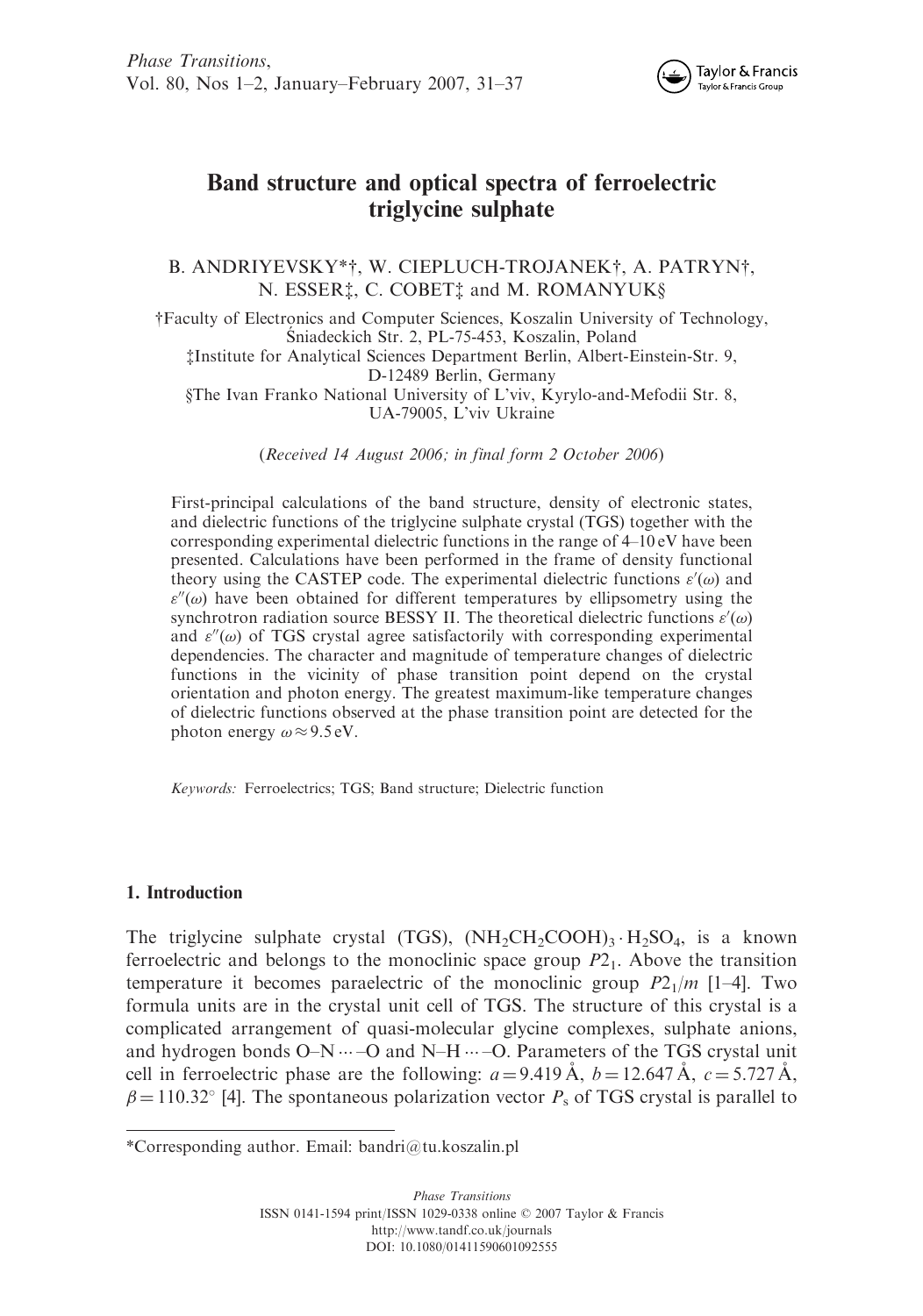the two-fold axis of symmetry and is formed mainly by the proper position of the  $NH<sub>3</sub><sup>+</sup>$  subgroup of the glycine-1 group.

The study of optical characteristics of TGS crystals in the range of electronic excitations can be particularly useful for the investigation of relations between the peculiarities of electronic structure and the ferroelectric state formation. Physical properties of TGS crystals were widely studied experimentally and theoretically. First measurement of the partially polarized reflectance spectra of TGS crystals in the range of 4–22 eV were done using the Lyman discharge light source with the relatively low accuracy of 10–30% [5]. First-principal calculations of the electronic band structure of TGS crystals were performed in our previous article [6].

In the present article, the results of theoretical first-principal calculations of the electronic band structure and optical spectra of TGS crystal have been presented on the basis of our study [6] together with the measurements of its optical properties in the range of  $4-10 \text{ eV}$  performed using synchrotron radiation at different temperatures.

#### 2. Methods of investigation

Calculations of the band energy dispersion  $E(k)$ , density of electronic states (DOS), and dielectric functions  $\varepsilon(\omega)$  of TGS crystal have been performed in a frame of the density functional theory (DFT) using the CASTEP code [7]. Calculations were carried out using a plane-wave basis set with the cut-off energy of 340 eV, ultrasoft pseudopotentials [8], and within a framework of the generalized gradient approximation (GGA) for the exchange and correlation effects [9]. Before the main calculations of the band structure and related properties, the optimization (relaxation) of the unit cell parameters and the atomic coordinates in the crystal was performed. Band structure of the crystal was calculated for 23 k-points of the Brillouin zone (BZ).

Measurement of the pseudo-dielectric function  $\varepsilon = \varepsilon' + i\varepsilon''$  of TGS crystals have been done by spectroscopic ellipsometry using the synchrotron-ellipsometer [10, 11] attached to the 3 m Normal Incidence Monochromator (NIM) of the Berlin Electron Storage ring for Synchrotron radiation BESSY II. Measurements were done in the spectral range of  $4.0-9.9 \text{ eV}$  with the resolution of  $0.02 \text{ eV}$ . The angle of incidence was  $\sim 68^{\circ}$ , while the polarization of the incident beam was chosen  $\sim 20^{\circ}$  tilted with respect to the plane of incidence during the measurements. A  $MgF<sub>2</sub>$  polarizer and rotating analyzer, respectively, ensured a 99.998% degree of polarization.

The cleaved (perpendicularly to Y-direction) and mechanically polished surfaces of TGS crystal were used for measurement.

### 3. Results and discussion

Optimization of the initial experimental atomic coordinates of TGS crystal leads to the corresponding relative changes not exceeding 2%. However, in the case of the ultrasoft potentials used a relative increasing of the unit cell parameters  $a, b$ , and  $c$  by the magnitude of 3–5% takes place after this optimization.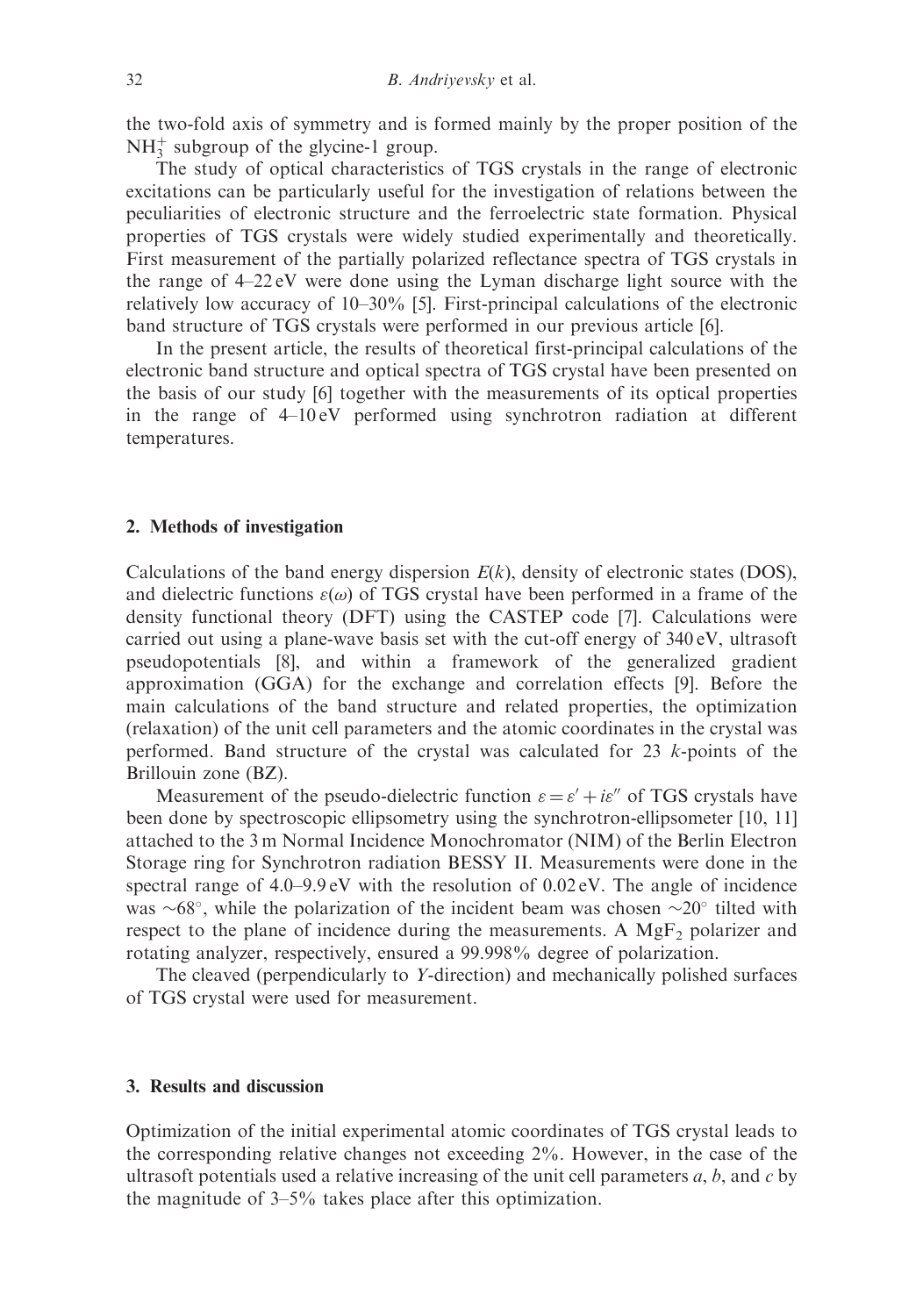The study of the band structure of TGS crystal has revealed the flat or low dispersive wave vector dependence of the electron energy  $E(k)$  [6] corresponding to the weak inter-cell electronic interactions. The energy band gap of the TGS crystal was found to be indirect and corresponds to the optical transitions between  $\Gamma$  and  $D$ points of the BZ [6]. This value,  $E_{gi} = 4.65 \text{ eV}$ , is close to the experimental one,  $E_{gi}^{(e)} = 4.97 \text{ eV}$  [12], when the scissor factor of 0.9 eV is used.

The Mulliken population analysis of the TGS crystal have revealed a greater covalent character of chemical bonds in the glycine group of the unit cell than that found in the sulphate one [12].

Analysis of the DOS has revealed that the upper part of the valence band,  $-3.0 \text{ eV}$  to 0.5 eV, is mainly (95%) of p-character (figure 1). In the valence band energy range,  $-10.0 \text{ eV}$  to  $-3.0 \text{ eV}$ , the part of p-states is equal to about 70%, whereas in the range of  $-23.0 \text{ eV}$  to  $-11.0 \text{ eV}$  the part of p-states is about 20% (figure 1). The lower part of the conduction band,  $4.0-6.0 \text{ eV}$ , is also mainly of p-character (80%). Both glycine and  $SO_4$  groups give input into the density of  $p$ -states in the upper part of the valence band,  $-3.0-0.5 \text{ eV}$ , whereas the lower part of the conduction band,  $4.0-6.0 \text{ eV}$ , is formed predominantly (98%) by the states of three glycine groups (figure 2). It was also found that in this region, the DOS for three different glycine groups are shifted in energy, that testifies for the antibonding character of the corresponding electronic states.

Analysis of the DOS by chemical elements has revealed that the predominant part of DOS (92%) in the range of  $-3.0-0.5$  eV is formed by the p-states of oxygen (figure 2). In particular, the highest valence energy states at  $E = -0.2$  eV are formed by the oxygen of SO4-groups and glycine-2 group. The lower part of the conduction band,  $4.0-6.0 \text{ eV}$ , is formed by carbon  $(53\%)$ , oxygen  $(30\%)$ , and hydrogen  $(16\%)$ . The part of the hydrogen electronic states in the range of  $6.0-11.0 \text{ eV}$  is the greatest and is equal to about 45%. The conduction band of the crystal is a mixed one



Figure 1. Densities of electronic states (total,  $s$ , and  $p$ ) of TGS crystal in the ferroelectric phase.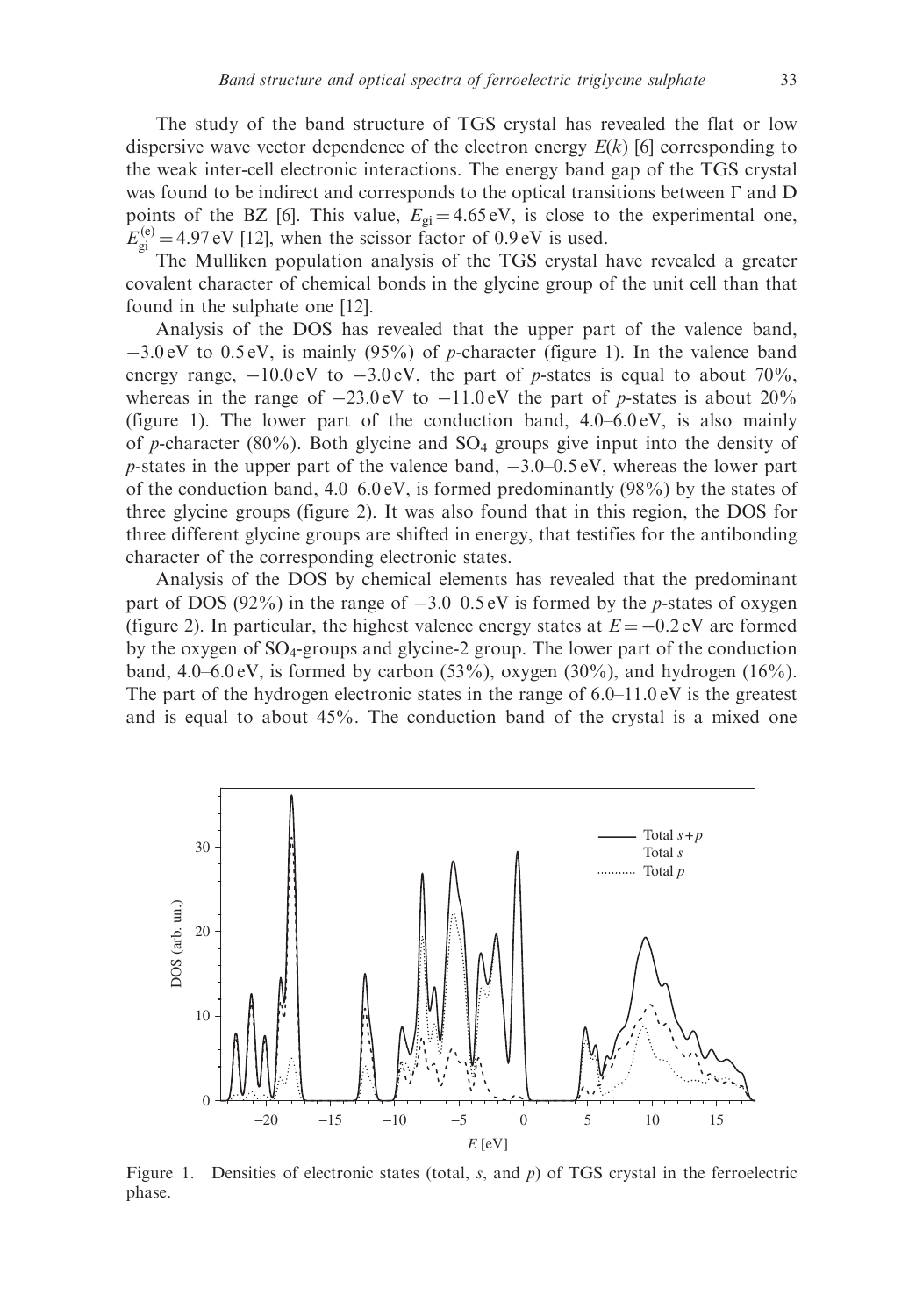

Figure 2. Densities of electronic  $p$ -states (total,  $SO_4$ , and glycine) of TGS crystal at ferroelectric phase. In the insertion, the total densities of electronic states for atoms O, C, H, S, and N.

regarding to the character  $(s<sub>z</sub>$ , and  $p$ -type) and origin (chemical elements) of the electronic states.

The pseudo-dielectric function  $\langle \varepsilon \rangle = \langle \varepsilon' \rangle + i \langle \varepsilon'' \rangle$  of the TGS crystal experimentally obtained for one of the possible relative 'light–sample' orientation and all three theoretical functions  $\varepsilon''(\omega)$  for the principal directions of the optical indicatrix are presented in figure 3. The experimentally obtained  $\langle \varepsilon'' \rangle$  ( $\omega$ ) dependencies are characterized by the clear spectral band in the range of 6.6–8.2 eV and by the increase in the range of  $9.0-10.0 \text{ eV}$  (figure 3). The spectra of pseudo-dielectric functions  $\langle \varepsilon' \rangle(\omega)$  and  $\langle \varepsilon'' \rangle(\omega)$  depend significantly on the cut orientation of the sample surface. The most pronounced peak of  $\langle \varepsilon'' \rangle(\omega)$  at the photon energy  $\omega = 7.3 \text{ eV}$  is observed for the planes of incidence  $YX$  and  $ZX$  [6]. For the plane of incidence  $YZ$ this peak is smaller (figure 3). The magnitudes of pseudo-dielectric function  $\varepsilon'(\omega)$  at  $\omega = 4$  eV agree within 10% with the square of refractive indices of TGS crystals [13].

The theoretical long-wave edge of fundamental absorption of TGS crystal determined by the  $\varepsilon''(\omega)$  dependence is close to the experimental one when the scissor factor of 0.9 eV is used, that is typical for the DFT-based calculations. Analysis of the band structure has shown that the strong spectral band of  $\varepsilon''(\omega)$  with maximum at  $\omega = 7.3$  eV corresponds to the direct optical transitions at  $\Gamma$ -, Y-, B-, and E-points [6]. These transitions are associated with the valence p-states of oxygen and, predominantly, with the conducting states of hydrogen and carbon (figure 2). Great anisotropy of the dependence  $\varepsilon''(\omega)$  in the region of maximum at  $\omega = 7.3 \text{ eV}$  (figure 3) and peculiarities of the spatial orientation of the crystal's fragments in the unit cell support a suggestion that the mentioned valence  $p$ -states of oxygen are associated with  $SO<sub>4</sub>$  groups, whereas the conduction band states of hydrogen and carbon (s-states) are mainly formed by the glycine-1.

Similar analysis of the experimental and theoretical dielectric functions  $\varepsilon''(\omega)$ , band dispersion, and densities of states for TGS crystal gives possibility to assign the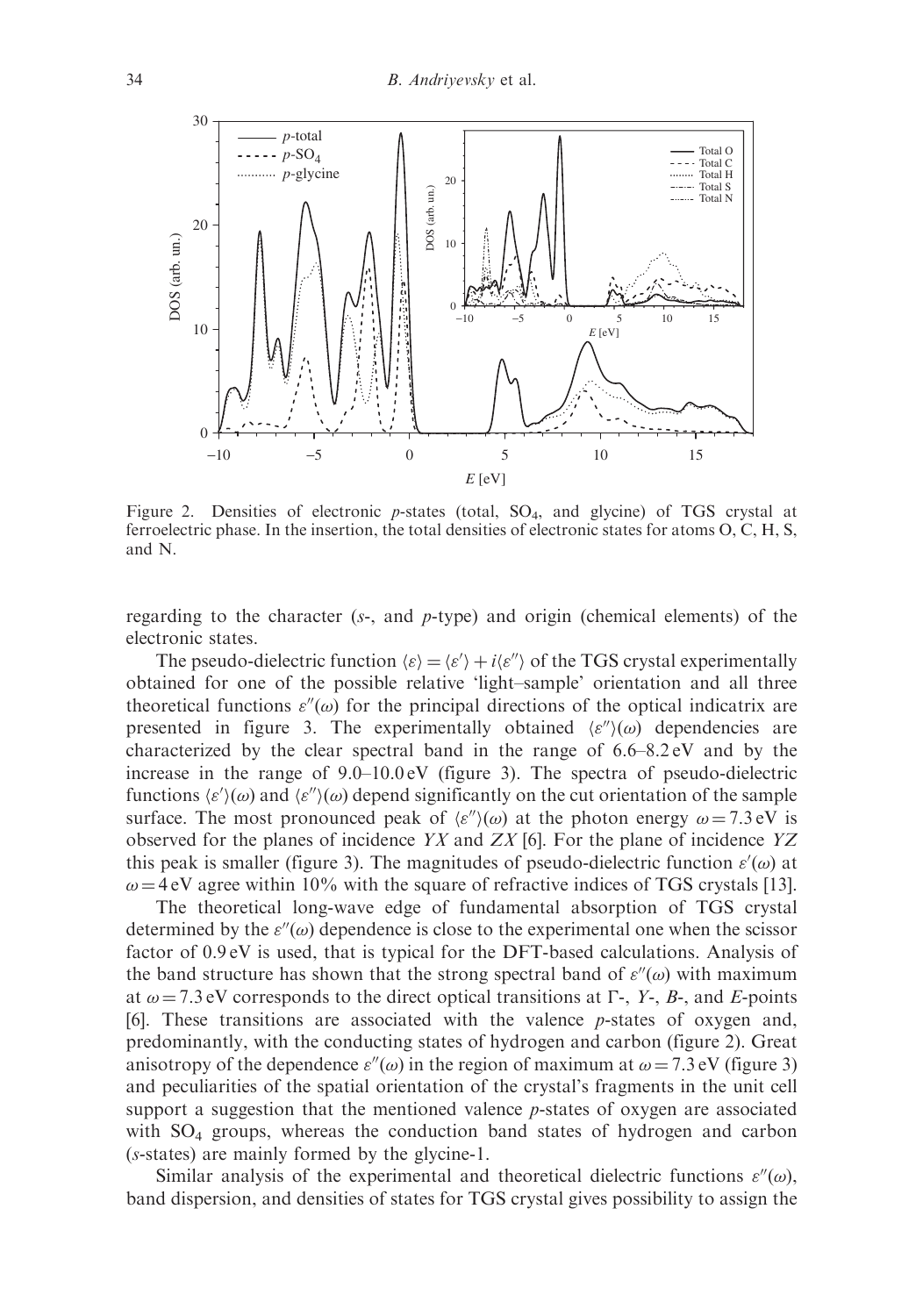

Figure 3. Pseudo-dielectric functions  $\varepsilon'(\omega)$  and  $\varepsilon''(\omega)$  of TGS crystal experimentally obtained for the temperatures 31°C, 49°C, and 65°C (points + lines) and the theoretical functions  $\varepsilon''(\omega)$ for three principal directions  $X$ ,  $Y$ ,  $Z$  of optical indicatrix (lines).

experimental maxima of  $\varepsilon''(\omega)$  at 8.35 eV and 9.55 eV to the transitions between the oxygen valence p-states, probably partially delocalized, and lower lying delocalized states of the conduction band ( $\omega > 6.0 \text{ eV}$ ).

For the TGS samples of Y-cut and YZ incidence plane (YZ-geometry), the extrema of temperature dependencies of the real  $(\chi_{rel}')$  and imaginary  $(\chi_{rel}'')$  parts of the susceptibility,  $\chi = (\varepsilon - 1)$ , of TGS crystal take place at the phase transition point for the energies near  $\omega = 9.5 \text{ eV}$  (figure 4). The temperature dependency of  $\chi''_{rel}(T)$ in the vicinity of phase transition point demonstrates the critical-like behaviour,  $\chi'' \sim (T - T_c)^{-\gamma}$ , similar to the corresponding known dependency of static dielectric permittivity caused by the domain-like relaxation of TGS crystal. The increase of the relative susceptibility  $\chi''(T)/\chi''(65^{\circ}\text{C})$  at the temperature of 49<sup>o</sup>C is equal to the considerable magnitude of 17%, that is approximately twice greater than the similar value for the temperature of  $31^{\circ}$ C (figure 4). So, the probability of optical transitions near the energy of 9.5 eV at the temperature of ferroelectric phase transition (49 $^{\circ}$ C) is greater than that for the any other temperature around this point. It is interesting that the character of the temperature dependencies  $\chi_{rel}(T)$  obtained (figure 4) is very similar to the temperature dependence of the relative optical path difference in the spectral range of the crystal's transparency ( $\omega = 1.96 \text{ eV}$ ) induced by the constant electric field along the polar Y-direction [14].

One has to take into account that the extremum-like temperature dependency of dielectric permittivity and susceptibility of TGS crystal takes place only for YZ-geometry of experiment (figure 3), for which the Z-component of electric vector of light is considerable. For the geometries  $YX$  and  $ZX$  of experiment this Z-component of electric vector is relatively smaller. Taking into account the density of electronic states (figure 2), one can suppose that the temperature dependency presented in figure 4 is associated with the electronic excitation of  $O-H \cdots O$  bonds directed mainly along Z-axis between the glycine-2 and glycine-3 groups. At the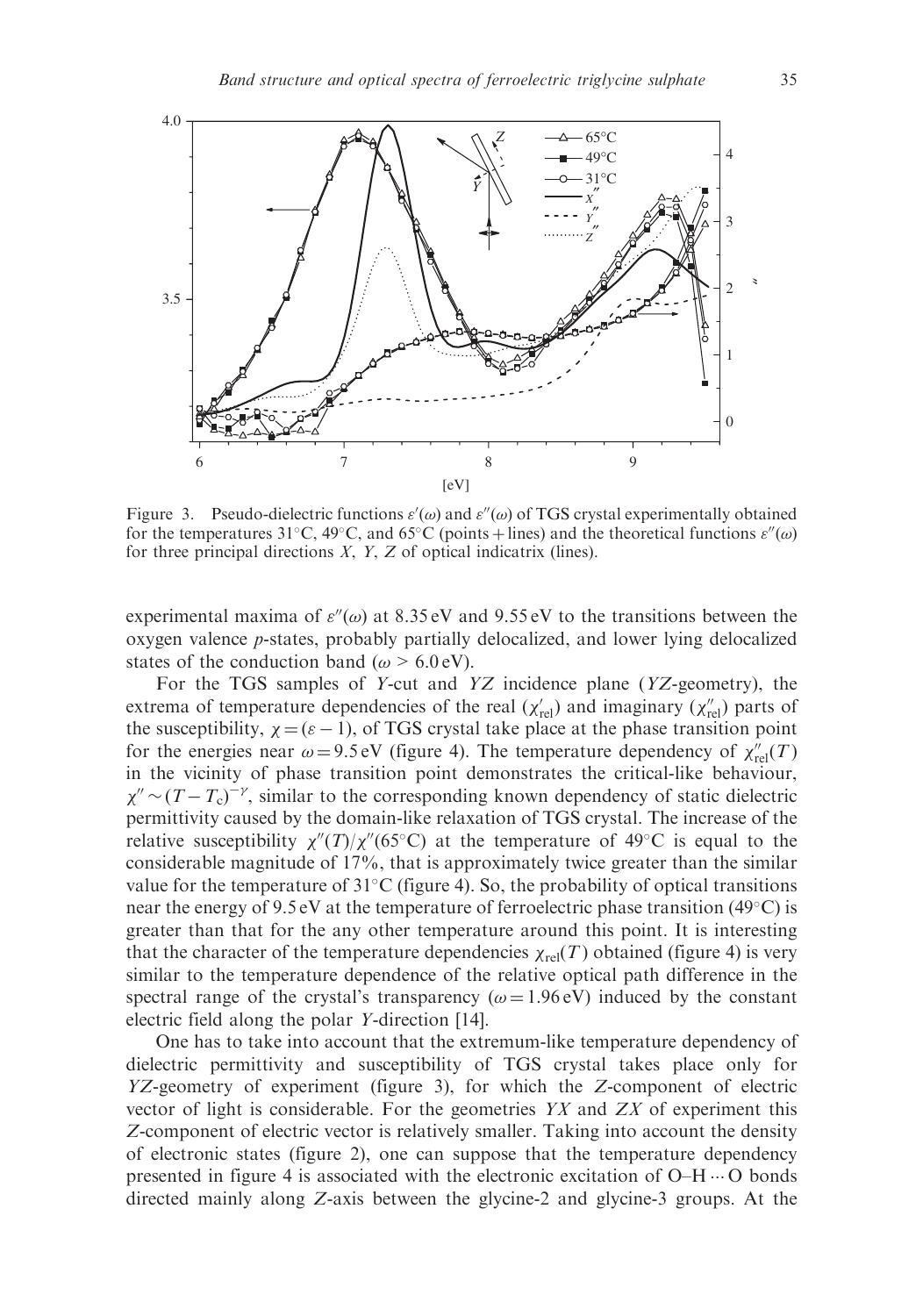

Figure 4. Temperature dependencies of the real  $(\chi_{rel}^{\prime})$  and imaginary  $(\chi_{rel}^{\prime\prime})$  parts of the relative susceptibility  $\chi(T)/\chi(65^{\circ}\text{C})$  for YZ-geometry of TGS crystal and photon energy  $\omega = 9.5 \text{ eV}$ .

temperature of ferroelectric phase transition, the hydrogen atoms of the  $O-H \cdots O$ bonds are bound with neighbouring O atoms with the smallest strength. Then the electron population of the H atoms is probably the highest, and, therefore, the probability of the corresponding electronic excitations is the greatest.

### 4. Conclusions

The upper part of the valence band of TGS crystal,  $-3.0-0.5$  eV, is mainly (95%) of p-character and oxygen origin. The electronic states of the lower part of the conduction band,  $4.0-6.0 \text{ eV}$ , are also mainly the p-states (80%) of three glycine groups, but are of the antibonding character.

The strong spectral band of the dielectric function  $\varepsilon''(\omega)$  with maximum at  $\omega = 7.3$  eV corresponds to the direct optical transitions in the  $\Gamma$ -, Y-, B-, and E-points of BZ.

Extrema of the temperature dependencies of dielectric susceptibility (permittivity) taking place at the phase transition point for the energy  $\omega = 9.5 \text{ eV}$ demonstrate the critical-like behaviour,  $\varepsilon'' \sim (T - T_c)^{-\gamma}$ , similar to the corresponding known dependencies of the dielectric permittivity for low frequencies ( $\sim$ 1 kHz) and the relative optical path difference induced by the static electric field along the polar Y-direction of TGS crystal.

#### Acknowledgments

The calculations presented were performed on the computers of ICM (Warsaw University) and WCSS (Technical University of Wroclaw). The authors further gratefully acknowledge the support by BESSY (Berlin).